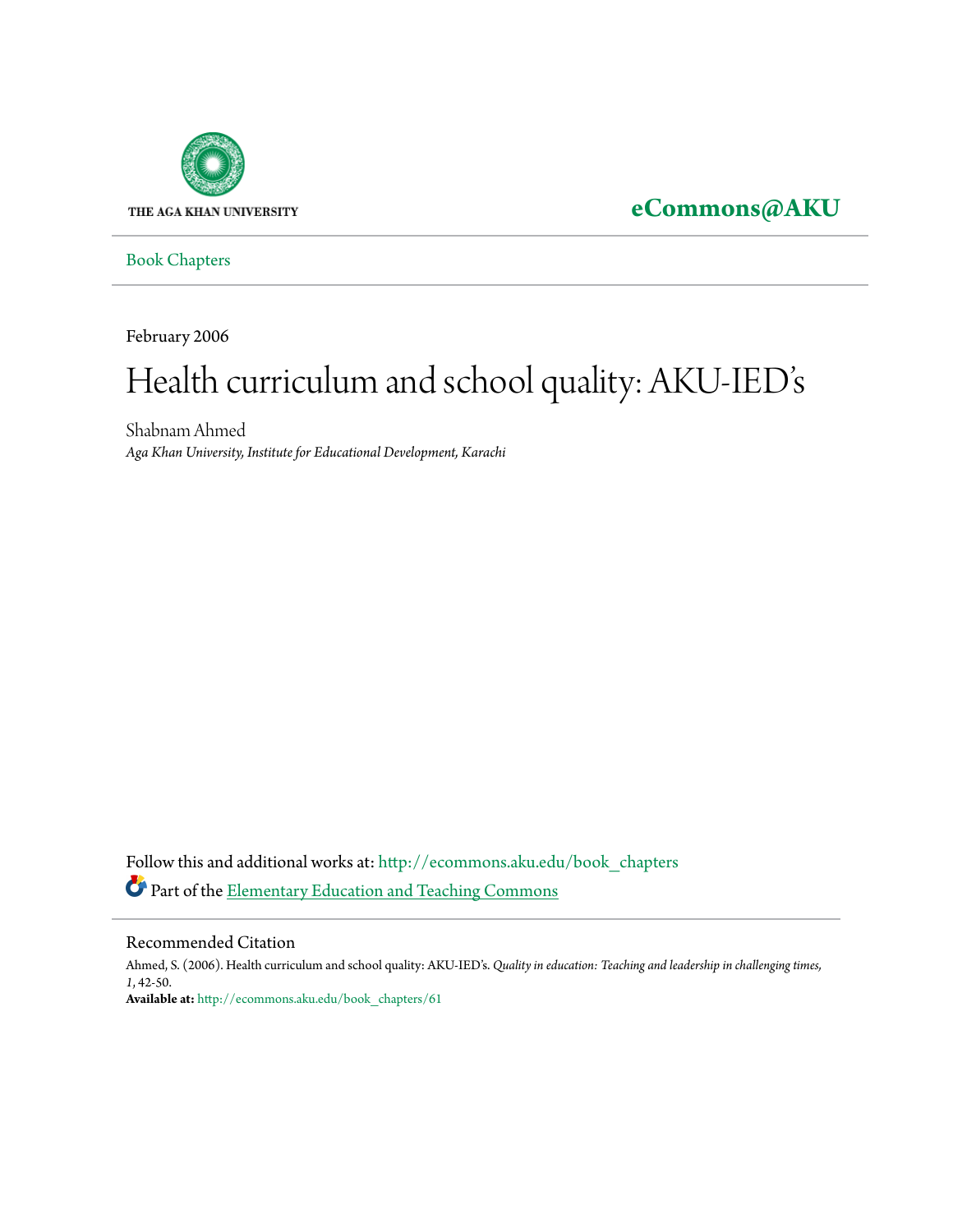## **Health Curriculum and School Quality: AKU-IED's Perspectives**

*Shabnam Ahmed, AKU-IED, Pakistan* 

## **Abstract**

*This paper is based on the experiences of the Health Action Schools project at AKU-IED and looks at issues surrounding the definition, choice and implementation of planned content of health education for primary schools in Pakistan. The paper argues that health education is a vital component to achieving quality because it links home with school; 'needs now' with 'needs later'. Yet it proves exceptionally difficult to plan and deliver such content effectively because curriculum planning bodies are geared to work with separate subjects rather than across the curriculum, with classroom content rather than wider learning experiences in and from school, and with textbooks and examinations rather than the physical and human environment of the school community.* 

*The paper asserts that there is confusion about the definition and purpose of health education and that a wide gap exists between what is planned centrally and what is actually delivered in a school. The paper also assets the need to rethink approaches aimed at improving content, methodology, materials and evaluation strategies and raises issues of wide relevance to the planning of health education and other themes such as environmental education and inclusive education.* 

## **Introduction**

Strengthening the quality of education has become a global agenda at all educational levels and more so at the primary level. Various international forums and declarations have pledged improvements in quality of education.

The Jomtien Declaration of 'Education for All' (1990) recognizes that education must be measured in terms of actual learning outcomes rather than on the basis of enrolment.

The Dakar Framework of Action (2000) emphasizes the importance of "Improving all aspects of the quality of education, and ensuring the excellence of all so that recognized and measurable learning outcomes are achieved by all especially in literacy, numeracy and essential life skills" (Article 7:vi).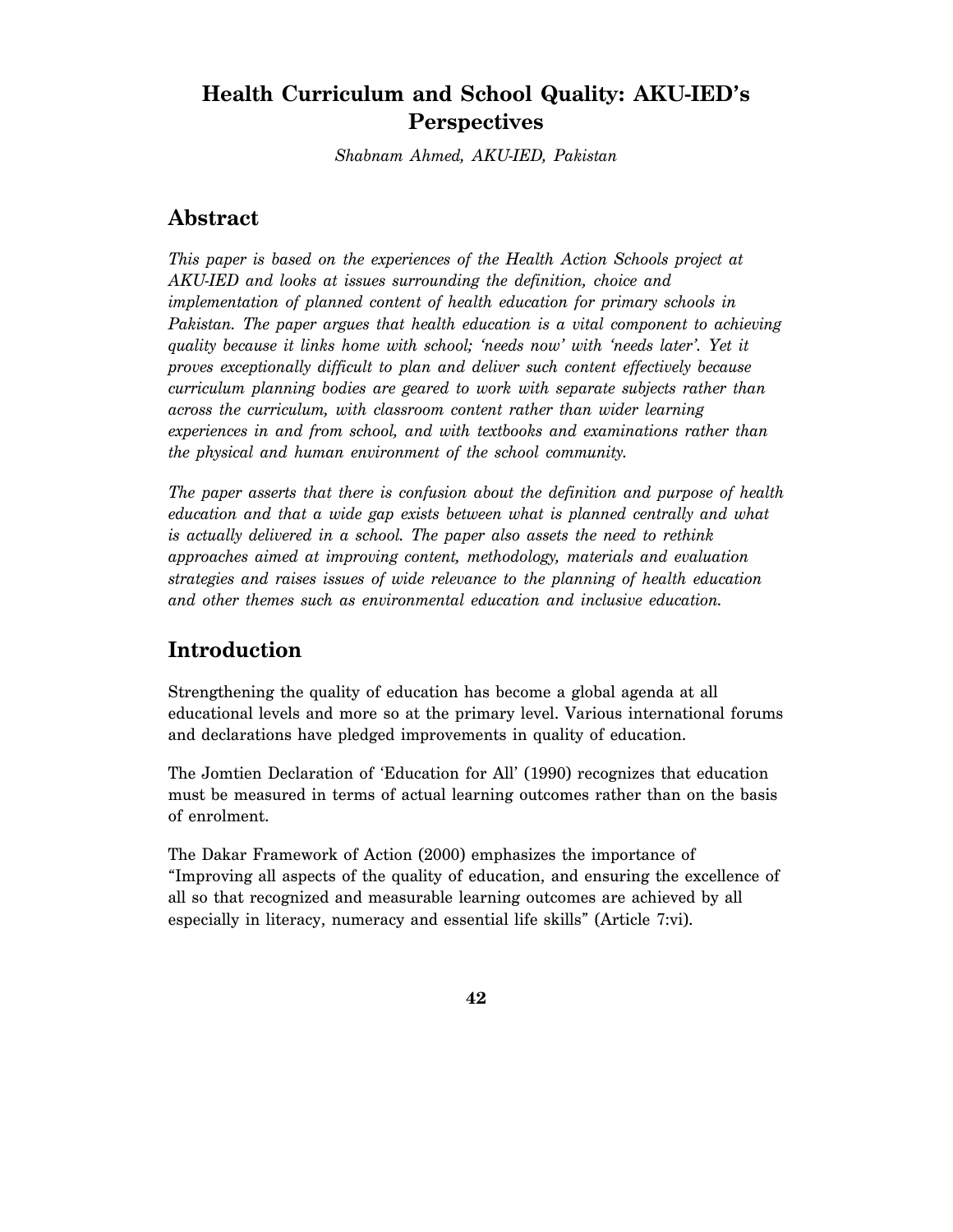The emphasis of these international initiatives on quality education has led to an increase in national commitments towards quality education especially in developing countries where most educational activities at the national level are dependent on donations from international agencies.

# **Defining Quality**

Quality influences what students learn, how well they learn and what benefits they draw from their education. Quality of education is usually defined in terms of the learning outcomes of students and this is usually the primary concern of all stakeholders. However, Adams (1993) points out that quality should be defined in terms of efficiency, effectiveness, excellence, and social justice.

# **Definition of Quality in the Context of EFA**

The Dakar Framework of Action (2000) defines quality of education in terms of recognized and measurable learning outcomes. Suggested key measures to attain quality outcomes include:

- healthy, well-nourished and motivated students;
- adequate facilities and learning materials;
- a relevant curriculum;
- an environment that encourages learning; and,
- engagement of local communities.

This definition seeks to identify important attributes of education. Thus, it sets out four desirable characteristics of quality: *learners*, *processes*, *content* and *systems*.

#### **Health Education within the Concept of School Quality**

It is now recognized globally that good health is one of the most basic features of quality education. The expanded commentary on the goals of the Dakar Framework of Action (2000) links health and education explicitly by stating that successful education programmes require healthy, well-nourished and motivated students, and healthy, safe and secure school environments that can help protect children from health hazards, abuse and exclusion.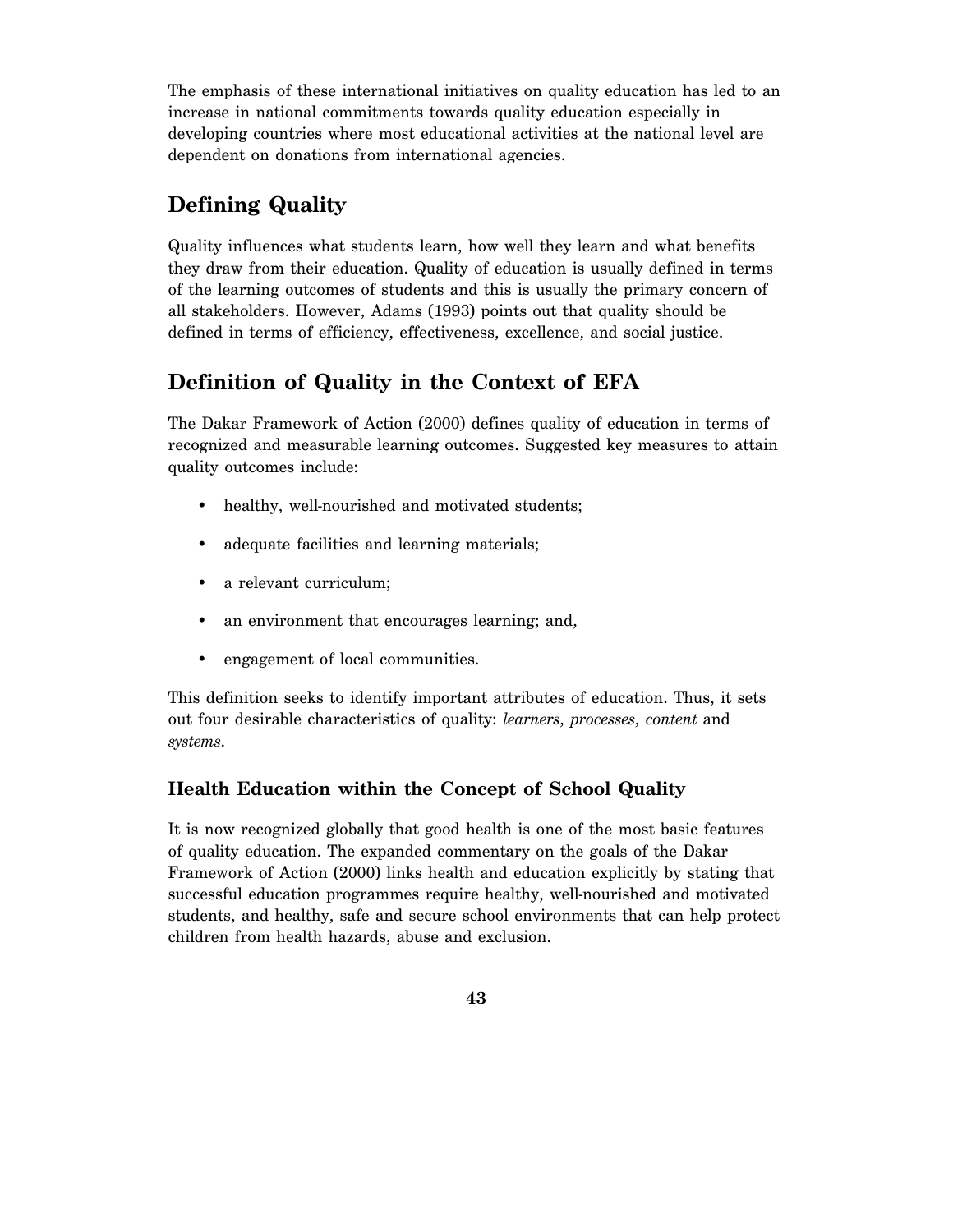Programmes that provide the information and skills needed to protect them from drug abuse and HIV-AIDS must be made available to the youth.

Thus, school quality does not mean the mere advancement of a student from one class to another. Stephen and Hawes (1990) define quality as:

- relevance to context, to needs and to humanity;
- efficiency in setting standards, in meeting standards set and in improving standards; and,
- something special...which goes beyond normal expectations of school.

They argue that the 'something special' is a programme of health promotion in the school.

# **Integrating Health Education for Quality Education**

## **National Context**

The state of basic education in Pakistan portrays a dismal picture, characterized by a high illiteracy rate, low primary and secondary school enrolment, high dropout rates (the percentage of students who drop out from school before reaching class five) and the poor quality of education delivered. Due to the persistent low level of primary enrolment, of a total of 22.33 million children in the 5-9 age group, 5.8 million children are out of school and over half of those out of school are girls. The net primary enrolment rate, which is a better measure of educational attainment, depicts an even poorer outcome. Although the primary school gross enrolment ratio is 84:100 only 50% reach grade five. One of the recognized factors for early dropout rate is the poor health of children (World Bank, 2003).

Education systems in Pakistan lack quality in service provision such as lack of access, non-functioning schools and low quality. The poor state of government schools is reflected by the fact that 15 % of them are without a building, 52% without a boundary wall, 40% without water, 71% without electricity and 57 % without a latrine (NEMIS, 2001).

In 1973, the Government of Pakistan produced a Physical Education and Health curriculum, which covered a large number of topics. In 1995, the Federal Government agreed that health education training should be included in the programmes offered by all the Teacher Training colleges. In practice, neither the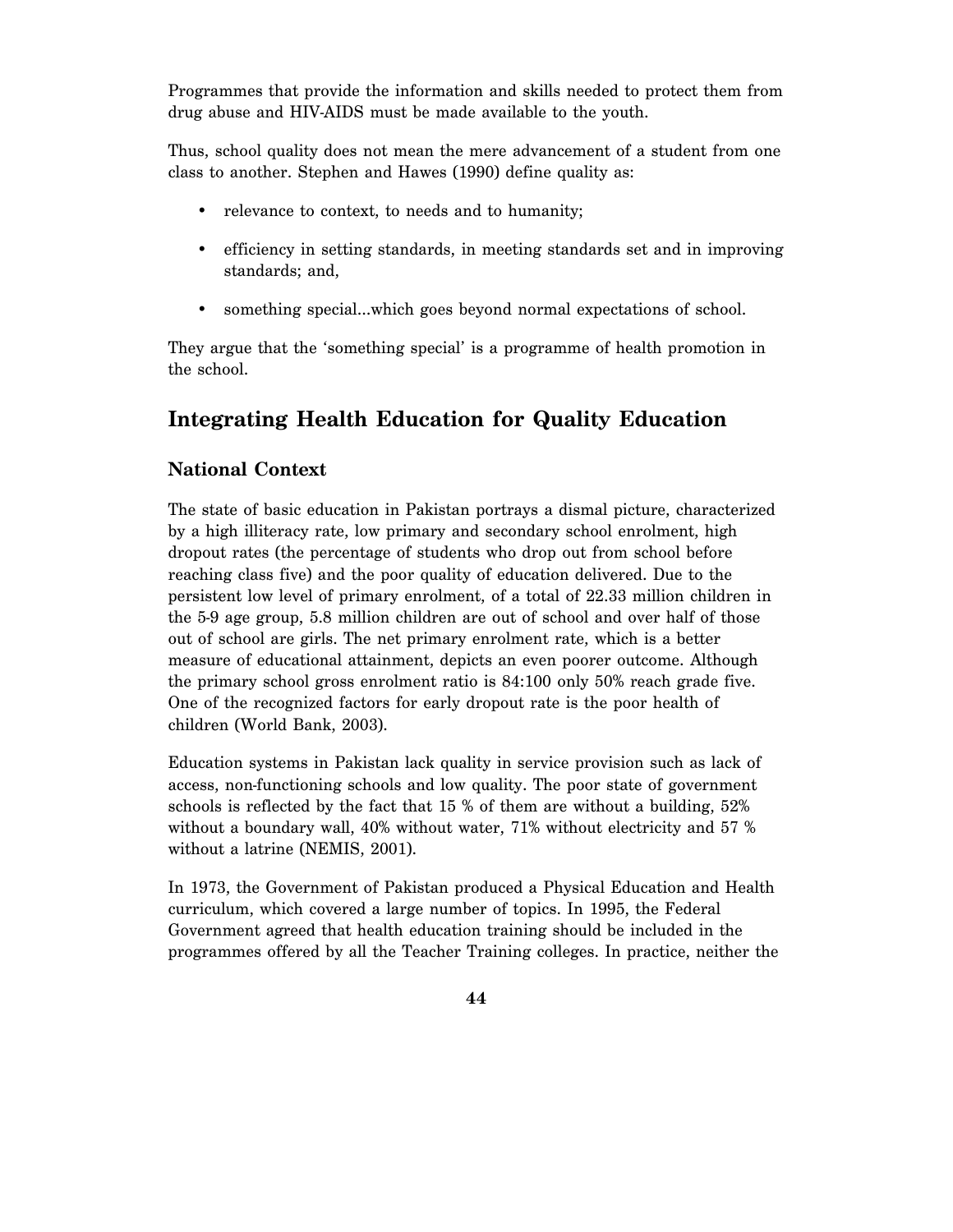curriculum nor the training was enforced. As the subject of 'health education' was not to be examined, its importance was lost to the curriculum planners. Nevertheless, the Education Policy (1998-2010) assigns top priority to basic education, and within this, it does mention, although briefly, that health education is an emerging key issue that will be introduced and integrated in the school curricula. In the ten-year perspective, the development plan 2001-11, includes health and nutrition as an important aspect of poverty reduction and human development.

Despite this acknowledgement of the importance of health and health education, the present school curriculum in Pakistan makes a very limited attempt at integration of health education. An analysis of the existing Sindh primary curriculum shows that some health components, particularly personal hygiene, are covered in subjects such as Science, Social Studies, and to a lesser extent, in Islamiyat, Urdu and English; but, the focus is not on health as such. Whilst there is some emphasis in the Science and Social Studies curricula on hygiene, the environment, food, and nutrition, very little is included on safety, disease prevention, disability and mental health. The topics are focused on the individual rather than on communities. Health topics, as with other subjects, appeared to be taught in a very passive way.

### **The HAS Project: A Whole School Improvement Initiative of AKU-IED**

In 1997, AKU-IED and the Child-to-Child Trust, UK, developed an area of school health promotion within AKU-IED's broader focus on school improvement and quality education. The Health Action Schools (HAS) initiative aims to develop schools that foster children's holistic development, fulfilling their right to education.

The HAS project was implemented in five pilot schools to:

- develop prototypes of health-promoting schools in Pakistan;
- share lessons learned:
- introduce school health education into AKU-IED's programmes; and,
- advocate the importance of health education in schools.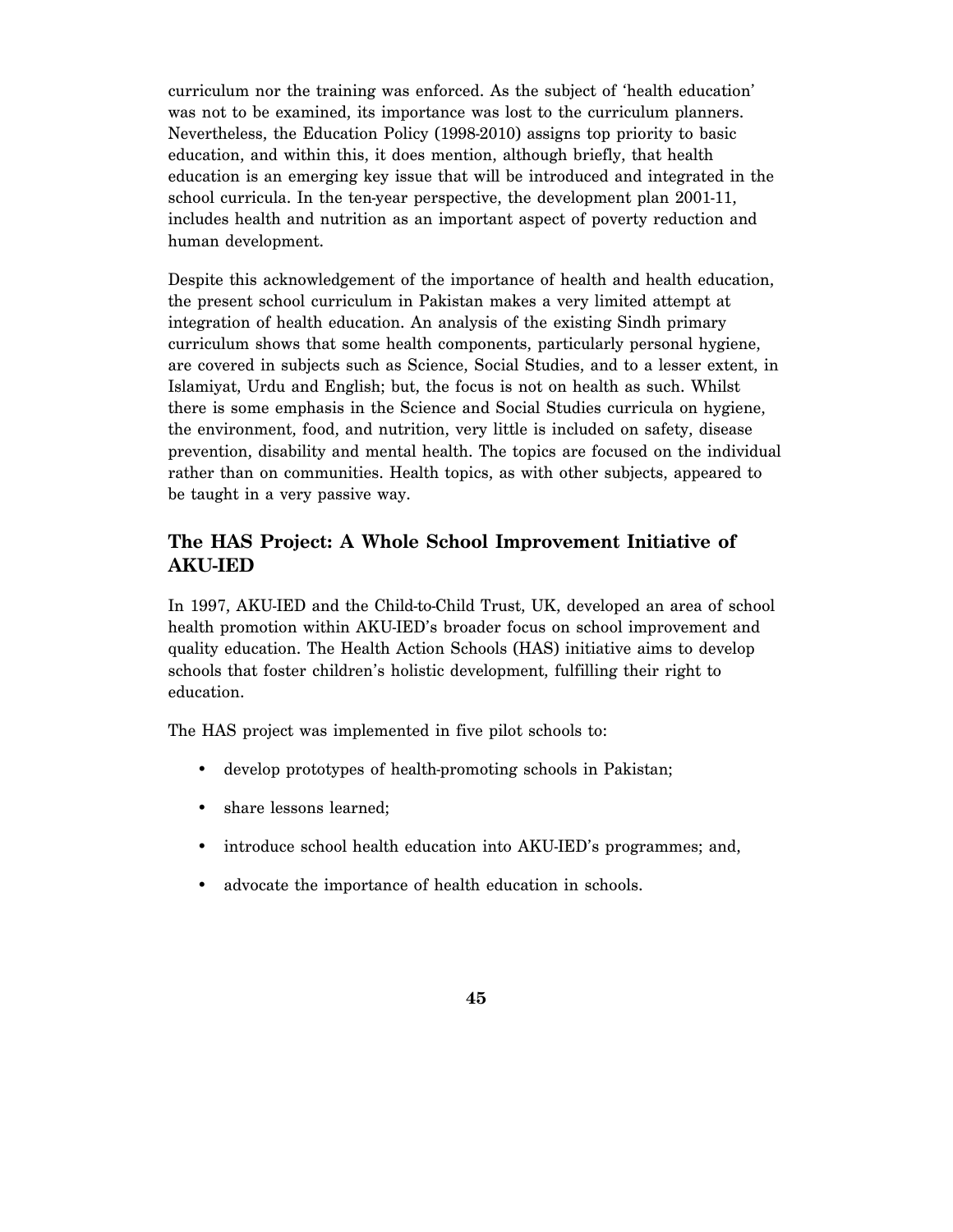Key findings of the four-year action research project indicate that health education:

- is a 'way-in' to quality improvement;
- has the greatest impact on low-resourced government schools;
- leads to improved learning environments;
- improves children's self-esteem and communication skills;
- as a model of school-based trainings for teachers, benefits the teaching of other subject areas across the curriculum; and,
- requires appropriate teaching materials.

A health-promoting school as described by the World Health Organization has three important components or branches: pupils, teachers and parents. AKU-IED attempts to include all three branches within the school through its school health initiatives. It is essential for a health-promoting school to foster good relationships amongst pupils, teachers and parents, not only within the school, but outside as well. One strategy used to achieve this has been through the development of a contextually appropriate health curriculum using the Child-to-Child approach for developing health-promoting schools in Pakistan. The HAS study has also identified the need for the development of appropriate teaching materials for the teaching of health in schools. As a result of the HAS study, AKU-IED initiated the development of a health curriculum for primary classes 1- 5. However, this was not an easy task; there were many barriers to overcome.

### **Barriers to Planning and Delivering Effective Health Education in Schools in Pakistan**

The two main barriers to planning and delivering effective health education in schools in Pakistan, identified during the course of implementation of the HAS project, were conceptual barriers and operational barriers (Hawes 2000).

Our understanding and perceptions about curriculum, school, and especially health, affect our planning and delivery of effective health content. Taking health as an example, we can see that there are narrower and wider definitions of health and according to Hawes (2000), the planning of the task varies according to the definition one adopts. A school which takes a *narrow* view of health, as being about good hygiene habits, has an easier planning role than one that views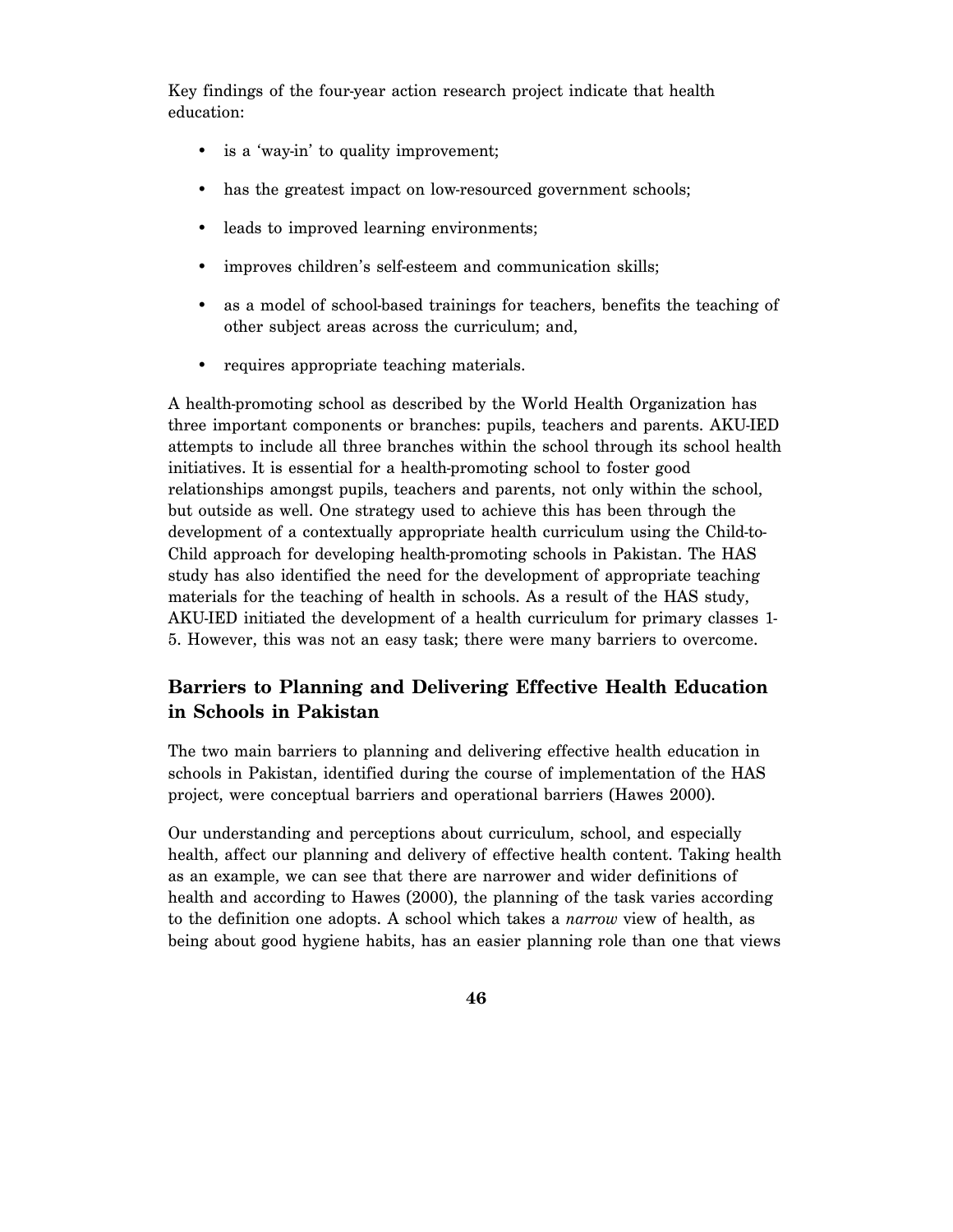health broadly, taking into account the development of physical, emotional and social skills as different aspects of health. Therefore if a school health programme concentrates only on the health of the children in school, it poses far fewer challenges than one which also takes into account the health needs of families and communities outside it. Hawes (2000) rightly points out that a school can either *focus inward*, viewing its role as largely academic and selfcontained, teaching and testing a prescribed syllabus, using textbooks and emphasizing rote learning of their content or, in addition to these, take steps to *focus outwards*, interacting with its community and seeking to become aware of the socio-economic issues within it. It is quite obvious that the latter option puts more responsibility on the head and the teachers.

Finally, the *curriculum* can be defined either, as 'a content with attainment targets, measured by monthly tests and term exams' (Hawes, 2000) or, as 'all the learning planned and provided by the school, whether it takes place in a group or individually inside or outside the school' (Kerr, 1968).

Pakistani schools, or, for that matter, most schools in developing countries, are inward looking and are hard pressed to complete the planned curriculum in time. The external life of the school is very limited. The HAS experience has also shown that including health education in the school curriculum was the most challenging task.

## **Strategies Used to Overcome Barriers in Planning and Delivering Health**

#### **Curriculum**

Once such analysis is done, it becomes obvious that health education just does not fit into the narrower categories of the curriculum. For AKU-IED, planning and teaching a health curriculum was an uphill task. Schools and communities were open to ideas where a child's individual hygiene and health practices were concerned but they were not ready to accept children's role as health promoters especially when their own children questioned their health practices and challenged their traditional beliefs and practices.

It was found during the project period that children who gain knowledge in schools can pass that knowledge on to those who have been denied education. It also became quite evident that by focusing children's attention on the needs of others rather than merely on their own, there is an immense improvement in the development of attitudes and values.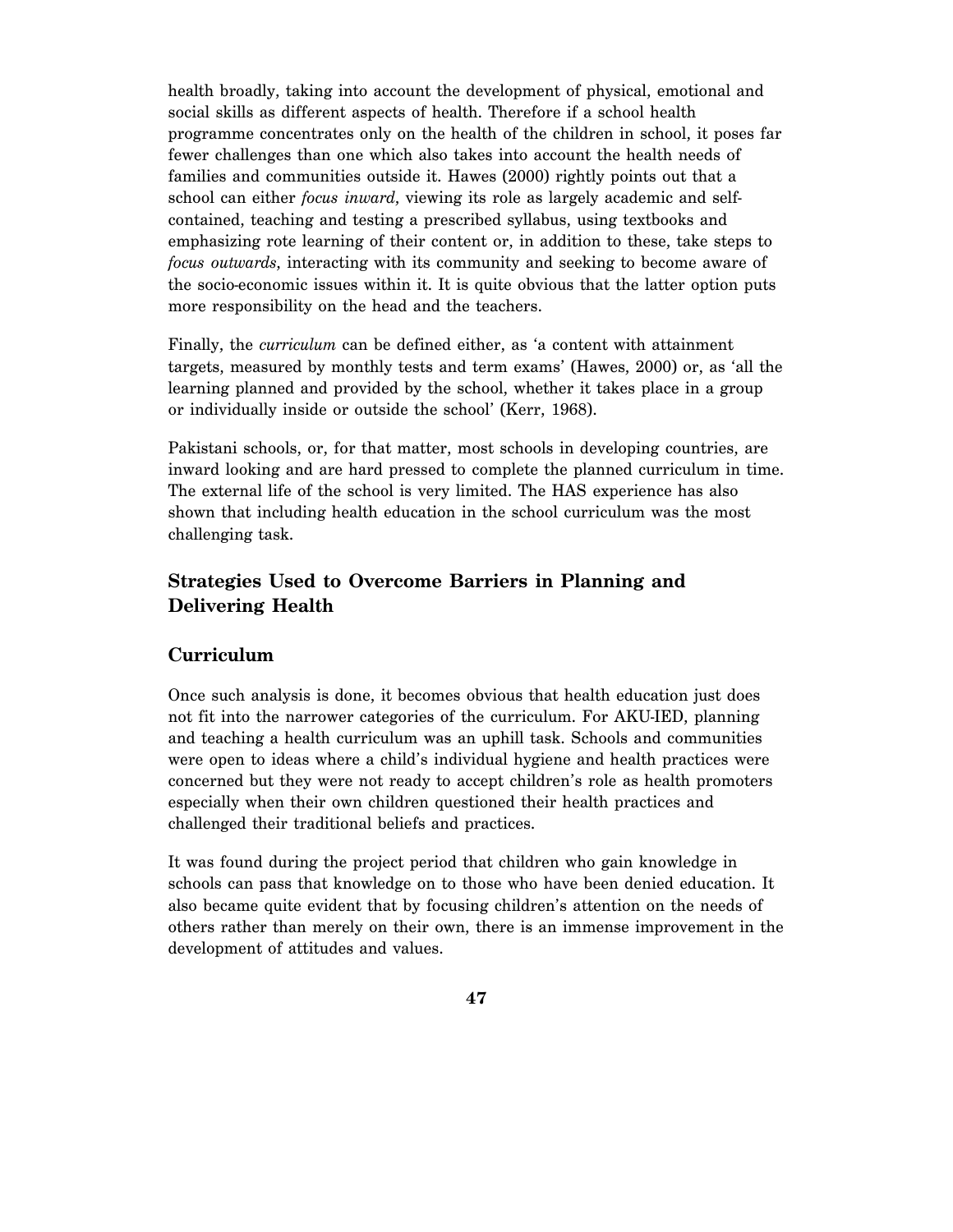Intensive trainings and workshops on the Child-to-Child approach to health promotion were conducted in order to help pilot schools to understand and incorporate the broader definitions of health. Schools either allotted separate health classes within the school timetable or took up 'spare time' from unused subject allocations, or worked outside the classroom, forming health clubs. In rural areas where communities were more integrated, it was easier for schools, supported by communities, to focus outwards and include health curriculum within their school timetable.

The integration of health into the curriculum was more difficult in urban schools since communities saw the school's role as helping children pass exams with good grades and any diversion from the regular school routine was not acceptable. Teachers also found themselves hard pressed for time and were not very willing to take on any extra responsibility. Under such circumstances, the willingness of the head was seen as a point of entry because when the head appointed a health coordinator, the person took his or her responsibility more seriously and took responsibility for the effective implementation of health education in the school (HAS Yearly Report 2000).

## **Development of a Health Curriculum**

It was realized that in order to make AKU-IED's health activities sustainable and in order to expand the number of health-promoting schools, it would be important to develop a health curriculum that included contextually appropriate health issues and incorporated broader definitions of health, school and curriculum. Therefore, a health curriculum was developed based on health issues identified by the teachers, children and community. It was developed over a period of three years in order to:

- help stakeholders develop an understanding of broader definitions of health, curriculum and school;
- enhance the skills of teachers in using the Child-to-Child approach;
- help teachers acquire correct knowledge about contextually appropriate and common health issues;
- provide health materials that are simple and easy to use to help teachers promote effective methods that encourage active learning; and,
- develop materials on relevant health issues in schools in urban and rural areas of Pakistan.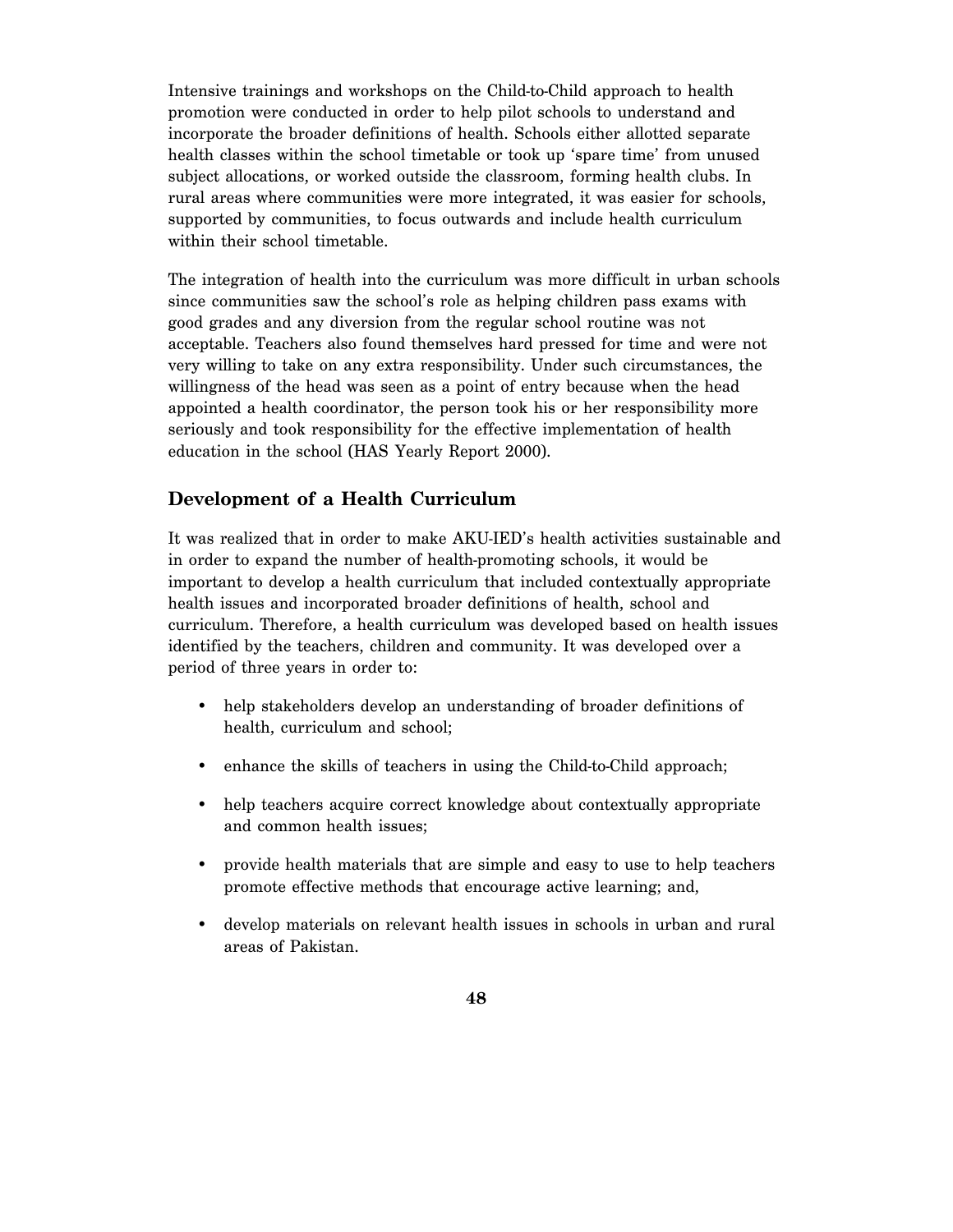The curriculum that was developed includes contextually appropriate health topics on three health themes for class 1-5:

- Hygiene and Disease Prevention.
- Environmental and Community Health.
- Family and Social Health.

# **Some Key Findings from Field Testing of the Health Curriculum**

After field testing of the material during 2003–2005, it was found that:

- Relevant health curriculum is a vehicle for health promotion in schools and school improvement.
- Planned content helps teachers in implementing new initiatives in their busy timetables.
- The Child-to-Child methodology enhanced the pedagogical skills of teachers in other subject areas too.
- A health curriculum helps in sustainability of health promotion interventions in schools, which leads to whole school improvement.
- Health curriculum contributes to holistic development of children (HAS reports, 2003–2005)

# **Recommendations**

There is a need for effective coordination of efforts between health and educational sectors at the national, provincial, district and local levels in:

- Curriculum planning.
- Development of contextually appropriate instructional material.
- Preparation of educational personnel through pre-service and in-service education.
- Improvement of school environments.